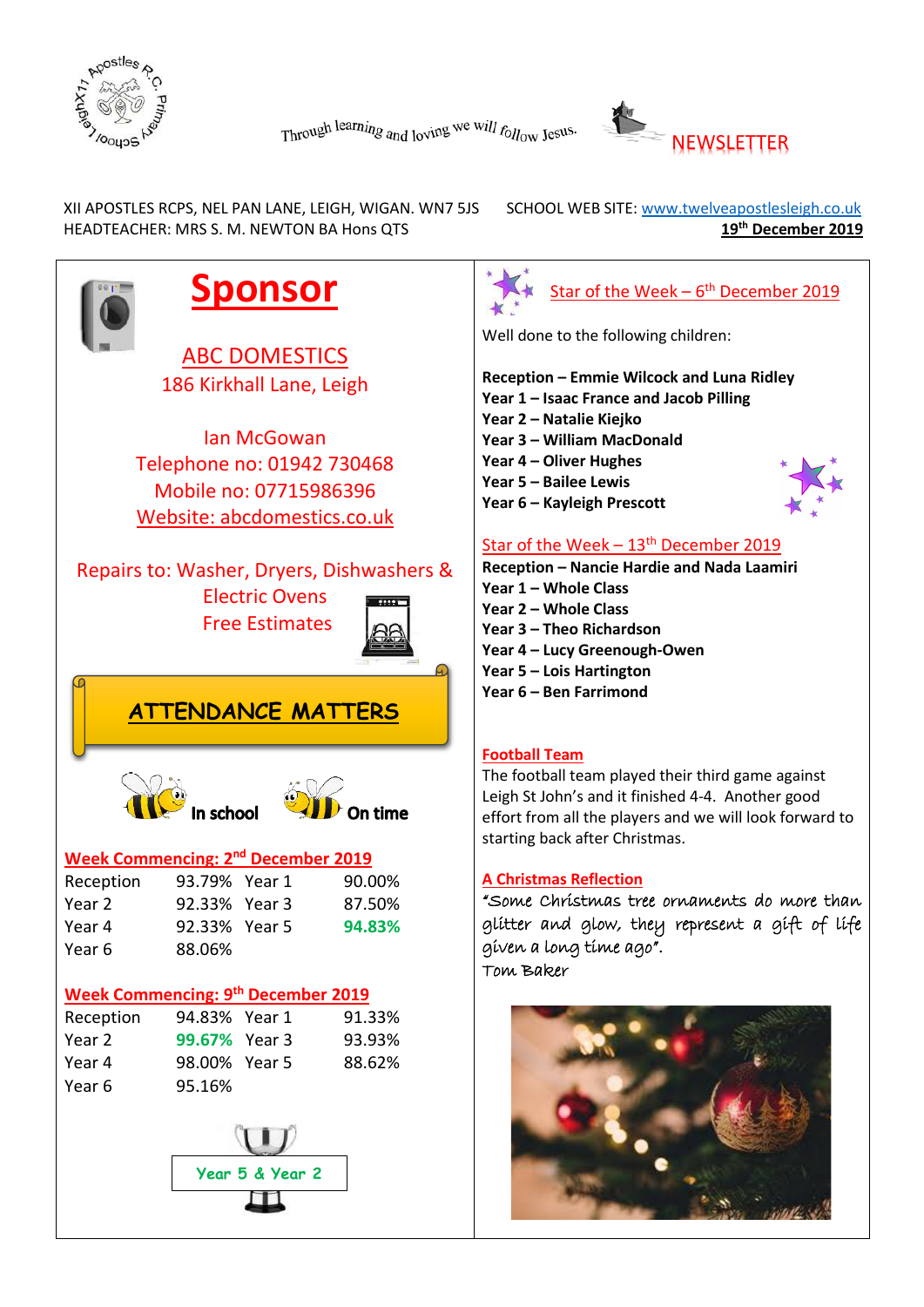As this is the last newsletter of the term, may I take this opportunity to thank everyone that has supported school in any way this term and throughout 2019. I want to say a special thanks to the small army of friends of XII Apostles who have volunteered and worked hard to organise a host of successful fundraising events this year thus enabling us to subsidise trips, pay for visitors to school and purchase new books for each class. The support they give is invaluable.

I would also like to thank parents and carers for the bag of gifts that were delivered to me this week. It really does means a lot and is greatly appreciated.

On behalf of the staff and myself, I would like to wish you and your family a very Happy Christmas and a Peaceful New year. Mrs Newton



| <b>School Uniform Trainers and Bags</b>                     | <b>Christmas Hat Parade 2019</b>                            |
|-------------------------------------------------------------|-------------------------------------------------------------|
| As the Christmas holidays approach parents may be           | Many thanks to all those parents and carers that            |
| considering buying their child new shoes or a new school    | helped the children to design and make the superb           |
| bag for Christmas.                                          | hats. Once again, there was certainly a good selection      |
|                                                             | with such creative designs. During the coffee               |
| Please can I remind parents once again about the school     | morning, the children showcased their hats for              |
| uniform policy. Children are not allowed to wear            | parents and carers and the choir as usual were a            |
| trainers to school. Also, school bags should be kept small  | credit to Mr Rowlands and sang beautifully.                 |
| due to space restrictions.                                  |                                                             |
|                                                             | The School Council judged the winners, it was a really      |
| <b>Advent is a time of Giving</b>                           | hard decision!                                              |
|                                                             |                                                             |
|                                                             | Reception - Noah Hindley                                    |
|                                                             | Year 1 - Coco Hilton                                        |
|                                                             | Year 2 - Alfie Peebles                                      |
|                                                             | Year 3 - Sophie Gregson                                     |
|                                                             | Year 4 - Kylan Hall                                         |
|                                                             | Year 5 - Chloe Hilton                                       |
| <b>Our nominated charity this year was Mission Together</b> | Year 6 - Logan Watson                                       |
| Mr Rowlands and the choir entertained shoppers in           |                                                             |
| Sainsbury's Leigh to raise money for Mission together.      | The Christmas coffee morning, snowman raffle and            |
| Many Christmas shoppers commented on how well the           | hamper raffle raised in total <b>£524.00</b> . Thank you to |
| children sang and about the lovely festive feel of the      | the friends for organising the event, to all those that     |
| occasion. To comply with regulations Sainsbury's collect    | supported it in anyway, through buying tickets and          |
| the money and make a bank transfer to school. They          | making donations.                                           |
| need to ensure that we are a registered charity. We will    |                                                             |
| let you the amount raised in due course.                    |                                                             |
|                                                             |                                                             |
|                                                             |                                                             |
|                                                             |                                                             |
|                                                             |                                                             |
|                                                             |                                                             |
|                                                             |                                                             |

### **Second Hand Toy Sale**

Once again, thank you for all the donations for this fundraising event. We are pleased to announce that we have raised a total of **£152.70**.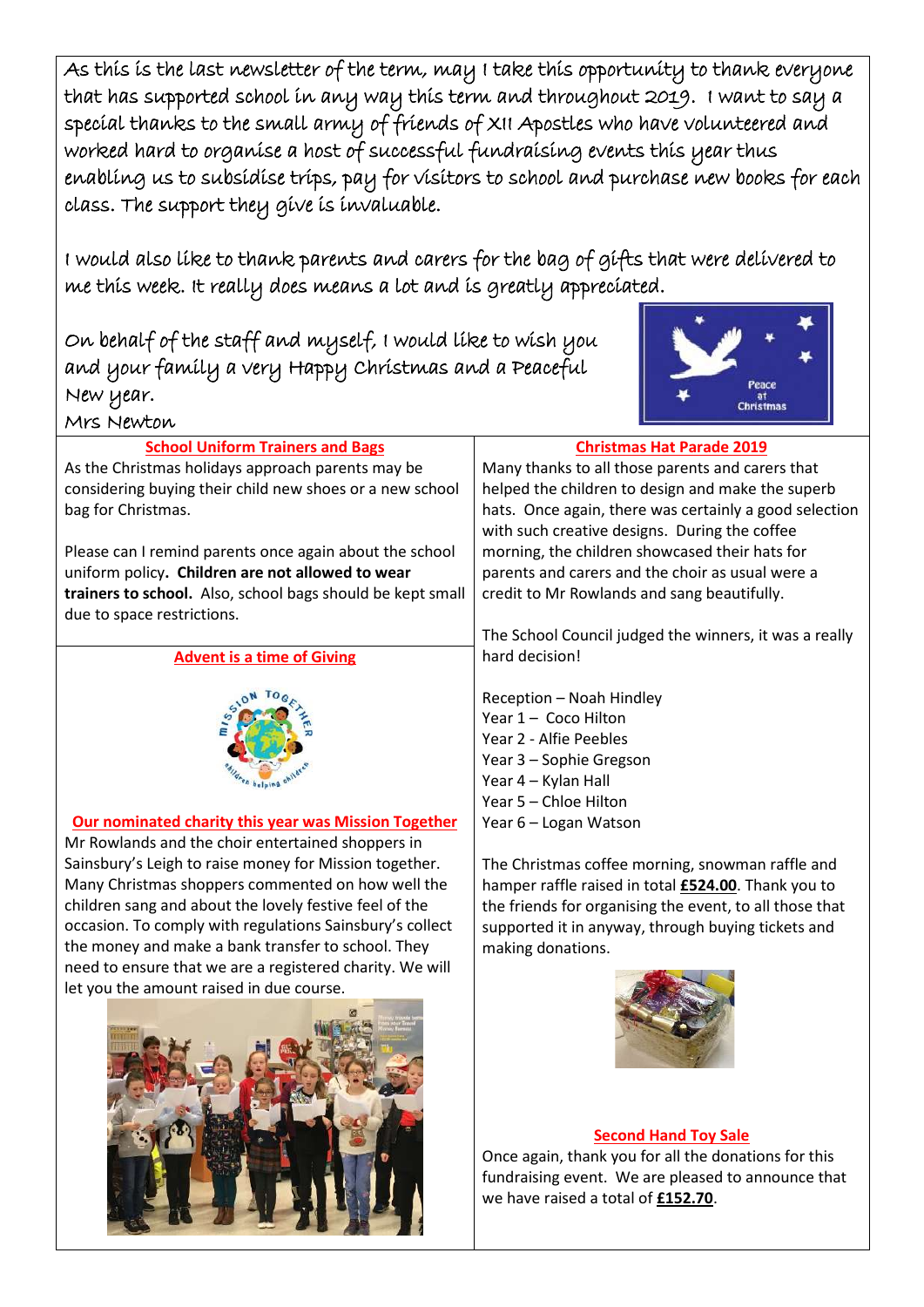#### **Year 2 Nativity Play December 2019**

The children in Year 2 performed their own version of the Nativity 'Sparkle' which was truly magnificent. It was heart-warming to see how much the children enjoyed being in the spotlight. The children performed confidently and sang beautifully. They had been well prepared by Mrs Whitton.

Thank you to all those that came along and supported our advent charity 'Mission Together' after the event. We will announce the total raised in due course.



## **Children due to start in the Reception Class – September 2020**

There will be an open afternoon on **Thursday 9th January** at **2.00 pm** for anyone who has expressed an interest in their child attending XII Apostles R.C.P.S. in September 2020. The closing date for Reception intake applications is Wednesday 15<sup>th</sup> January 2020.

#### **Friends of XII Apostles – Next Meeting – Thursday 16th January at 9.00 am in School**

The friends are making a plea for more helpers. They would love to see more people join them and there are so many ways you can make a contribution to the group. Please come along to the meeting above to find out more about the Friends of XII Apostles and the work they do. The Friends of XII Apostles is anyone who wishes to be a friend of the school. This includes parents, grandparents, and relatives of any child who attends XII Apostles School. In short, the Friends are people who wish to help the school.

#### **Liturgy Team**

The liturgy team donated new toys for the Nugent Care to give to children less fortunate. They took these to the Advent Carol Service at the Metropolitan Cathedral Liverpool.



Please visit the school website and look under Religion and then Catholic Life of the school to view photographs.

**[www.twelveapostlesleigh.co.uk](http://www.twelveapostlesleigh.co.uk/)**

#### Volunteers needed for Bagels!

Many thanks once again to all those parents that have volunteered, both past and present to help prepare and distribute the bagels before the start of school.

To enable us to continue running the magic breakfast programme, we still need volunteers from 8.15 am to 9.00 am to help with toasting/warming of the bagels and taking them outside on the playground. If you are able to give some time after Christmas and maybe volunteer for a particular day or a week, please leave your name at the school office.